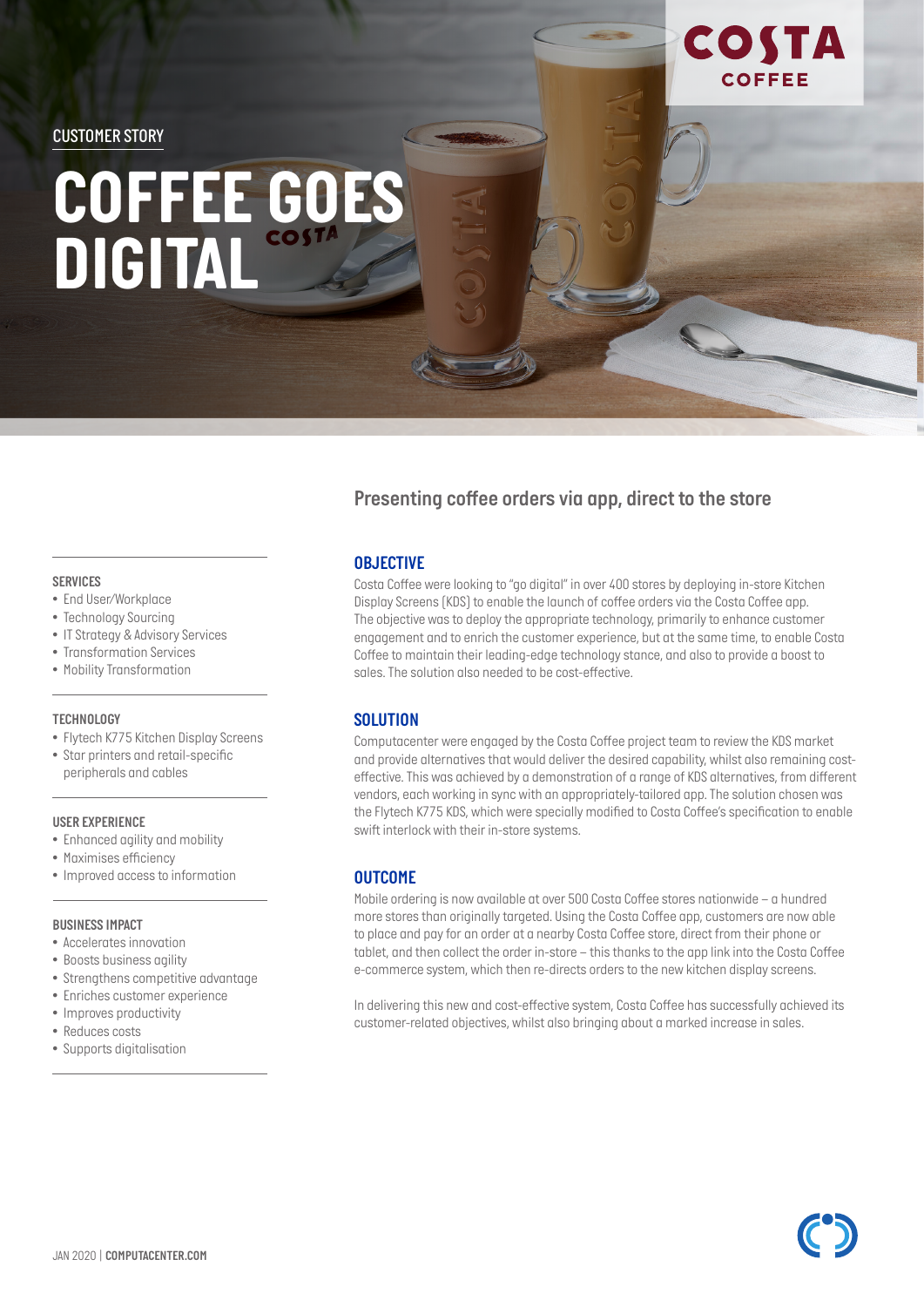# $GG$

*We needed a partner who understood our technological and operational needs, but who could also offer industry insight to support us in making the right decision.*

*Peter Harvey, Senior IT Programme Manager, Costa Coffee*



# $G$

*Being able to reach our customers and enable them to engage with us in new ways is essential to our future relationship with them. Delivering this personalised, technical solution, gives our customers what they want.*

*Peter Harvey, Senior IT Programme Manager, Costa Coffee*



# *OBJECTIVE*

*Enhancing customer engagement, keeping abreast of technology and boosting business*

*Costa Coffee's overriding business objective is to be the world's number one coffee shop brand, and they want to achieve this with a personal touch. A perfect fit with this vision was to enable customers to pre-order from the Costa Coffee app, with their order ready and waiting for them when they arrive in the store.* 

*As Peter Harvey, Senior IT Programme Manager at Costa says: "Every customer is an individual and all have their own needs and desires when they shop with us. It is therefore essential that we consider their requirements and deliver on them."*

*To bring the pre-order vision to life, Costa Coffee required appropriate Kitchen Display Screens (KDS') to be deployed in over 400 stores. The orders from the Costa Coffee app would be routed through to the KDS', to fit with a pre-determined service time for the customer.* 

*The objective, therefore, was to deploy the appropriate technology to deliver the desired capability, and to ensure that the new solution also delivered at an acceptable cost and contributed to increased sales.* 

# *SOLUTION*

## *Innovation in the store*

*In the sphere of Kitchen Display Screens (KDS) and associated technology, Costa Coffee already had some market experience, but they were yet to find a cost-effective solution. To ensure they implemented the right solution, with the right capability, at the right cost, Costa Coffee turned to Computacenter. The brief was to understand the requirement, to review the market, and to advise on realistic, but cost-effective alternatives.*

*As Peter Harvey explains: "There were so many elements to consider when choosing the right KDS for our technological and operational requirements, that we needed a partner who understood our needs, what the various potential solutions might be, but who could also offer industry insight to support us in making the right decision."*

*Computacenter's response was to invite Costa Coffee to their Customer Experience Center at Hatfield, where a well-received bake off-themed presentation was delivered by Computacenter Workplace Specialists. This was effectively a demonstration, using the kind of technology that Costa Coffee were looking to harness, providing them with a practical market overview of their options within a suitably representative environment.* 

*To assist in this demonstration, Computacenter partnered with Scala to create a tailored version of Costa's coffee-ordering app (which was still under development) and then run it on digital signage. Output was displayed on multiple devices, including KDS products manufactured by Box, Elo, iiyama, and Zebra.* 

*To demonstrate the taking of orders, Computacenter also used multi-functional hand-held devices manufactured by Box, Honeywell, Poindus and Zebra – i.e. to represent the iPhones and tablets of Costa Coffee's customers. The demonstration was a success, as it enabled Costa Coffee to select Box's Flytech K775 Kitchen Display Screens as the KDS devices which best-suited their requirements in terms of capability.*